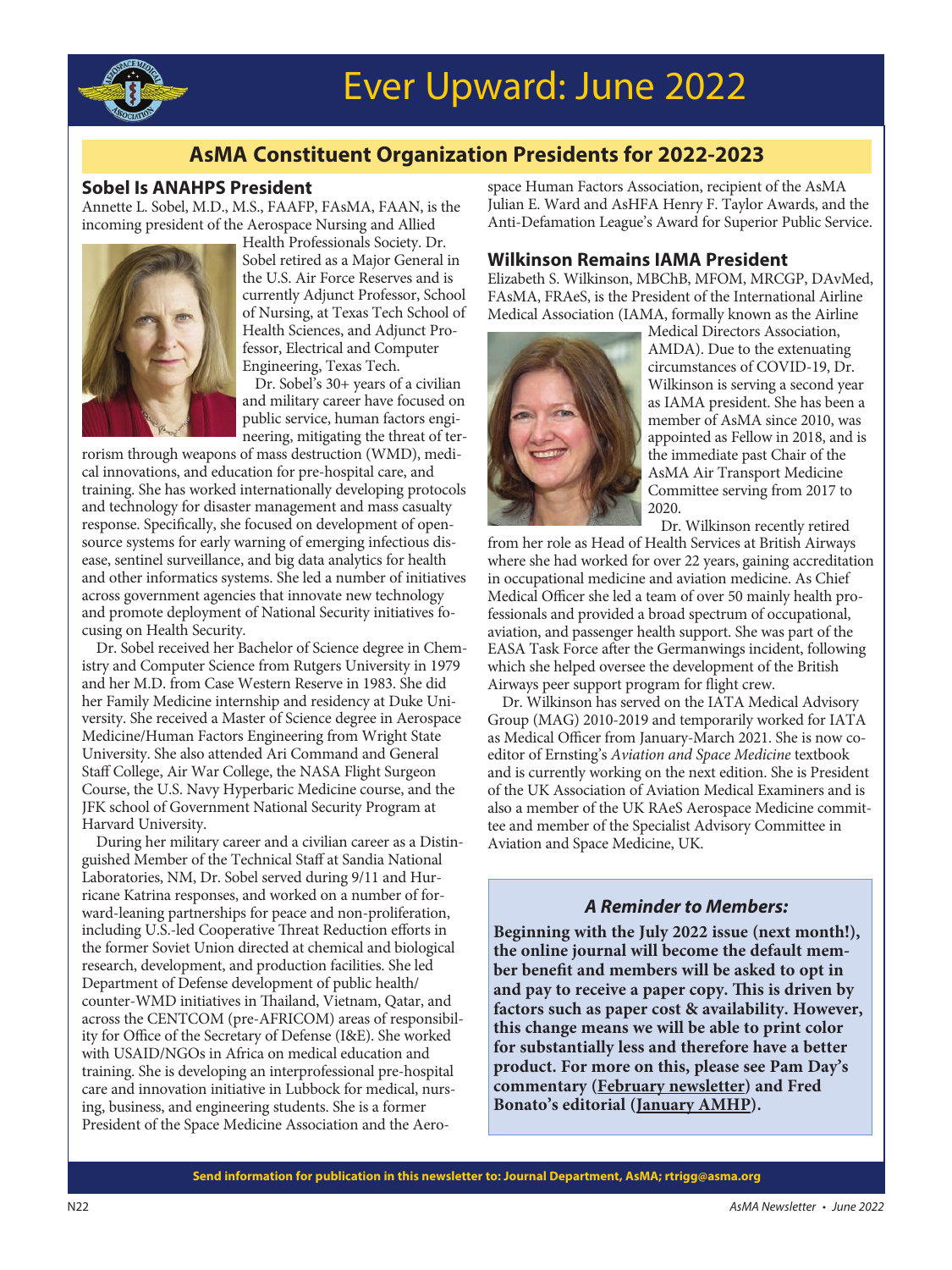# **Elliot is Incoming President of ASAMS**

James Elliott, M.D., is the incoming president of the American Society of Aerospace Medicine Specialists. Dr.



Elliot is the Physician Manager of the Division of Aerospace Medicine Air Traffic Control Virtual Hiring Team (VHT) for the FAA. Prior to his current position, he was the Deputy Regional Flight Surgeon for the FAA's Central Region.

Dr. Elliot earned a Bachelor's degree in biology and chemistry from New Mexico State University, a Doctor of Medicine from the Mayo Clinic School of Medicine, and a

Masters of Public Health from The Johns Hopkins University. He completed residency training and board certification in General Preventive Medicine and Public Health and in Aerospace Medicine.

Dr. Elliott is a Fellow of the Aerospace Medical Association. He is the current President of the Southwest Chapter of the Flying Physicians Association. Before joining the FAA, he serviced 24 years in the U.S. Air Force. He was a Chief Flight Surgeon with more than 1000 flying hours in a variety of aircraft, including the F-16, T-37, T-38, KC-135, and HH-60G. He has served on the faculty of the U.S. Air Force School of Aerospace Medicine, the Wright State University School of Medicine, and the University of Central Missouri Profession al Pilot program. He is an instrument rated pilot and owns a Commander 112.

# **Metzler to Lead AsPS**

Maj. Mari M. "Mars" Metzler, USAF, is the incoming President of the Aerospace Physiology Society. She is currently



Aerospace Physiology Training Manager, Headquarters Air Combat Command Training Support Squadron at Joint Base Langley-Eustis, VA. In this capacity, she guides Aerospace & Operational Physiology operations for Air Combat Command's largest Training Support Squadron, responsible for training 9,500 aircrew per year from 16 bases nationwide. Maj. Metzler provides squadron commander and

deputy coverage for 152 squadron members from 12 detachments across the nation. She is also the Subject Matter Expert for F-22 life support, safety investigations, and mishap prevention, and directs F-22 Aerospace Physiology training Air Force-wide. She manages Aerospace Physiology policies and sustains 13 Aerospace Physiology units comprising 113 personnel across Combat Air Forces. She also supports U-2 Intelligence, Sur veillance, and Reconnaissance high altitude missions.

Prior to this assignment, Maj. Metzler was the Flight Commander of the Aerospace and Operational Physiology Flight at Tyndall AFB, FL, leading a team of 14 airmen to provide aerospace physiology training for Department of Defense aircrew, parachutists, and civilians from 48 locations worldwide. She provided human performance briefings and consults to 325th Fighter Wing personnel and tenant units, enabling the Fighter

Wing's \$493 million flying hour program, generating over 12,000 flying hours and 9,900 F-22 and T-38 sorties annually.

 Originally from Billings, MT, Maj. Metzler was commissioned via the Health Promotions Scholarship Program. Upon graduating with a Doctor of Osteopathic Medicine (D.O.) degree from Des Moines University in 2008, she was assigned to the Medical Corps as a Family Medicine Resident at Travis AFB, CA. She also conducted medical research at the Travis Clinical Investigation Facility until competing successfully for a transfer from the Medical Corps to the Biomedical Science Corps in 2010. She has held multiple flight command positions, including Flight Medicine, Ambulance Services, Health & Wellness Center, Nutritional Medicine, and Aerospace & Operational Physiology.

 Maj. Metzler also holds the rank of Major in the Civil Air Patrol (CAP) and volunteers for CAP as a Search and Rescue Pilot and Check Pilot, and is an FAA-certified instrument flight instructor (CFII). She has over 1,000 military and civilian flying hours. She is Board Certified by the Aerospace Medical Association (AsMA) in Aerospace Physiology. She is a Fellow and Life Member of AsMA, and has served in multiple AsMA leadership positions, including President of the AsMA Associate Fellows Group.

### **Jones to lead LSBEB**

Jeffrey A. Jones, M.D. (CAPT, USNR Ret.), is the incoming president of the Life Sciences and Biomedical Engineering Branch (LSBEB) of AsMA. Dr. Jones recently retired from the



U.S. Naval Reserves after 32 years of military service. His last tour of duty was as the Wing Surgeon for the Fleet Logistics Support Wing, Naval Air Station, Fort Worth, TX, and the USNR Aerospace Medicine Specialty Leader. He is currently Professor in the Center for Space Medicine and the Department of Urology at Baylor College of Medicine; Deputy Care Line Executive for Inpatients, and Chief of Urology

in the Operative Care Line at the Michael E. DeBakey Veteran Affairs Medical Center in Houston, TX. He currently chairs the MEDVAMC Robotic Surgical committee. He is on the faculty at the University of Texas Medical Branch in Galveston, TX, and at the International Space University, having participated in >10 Summer Space Program sessions as Co-Chairman or Instructor. He is also a Federal Aviation Administration (FAA)- designated Senior Aviation Medical Examiner (AME).

 Dr. Jones graduated Magna Cum Laude from Trinity University in 1981 and Alpha Omega Alpha from Baylor College of Medicine in 1984. He completed his general surgery/urology residency in 1991 at Indiana University Hospitals. In his civilian job, he served 13 years as a NASA/ JSC flight surgeon as crew surgeon, deputy crew surgeon, ascent/re-entry surgeon, and has staffed the Mission Control Center Surgeon console during 25 Shuttle missions and 15 ISS increments. He served as the Lead Flight Surgeon for the International Space Station during the early ISS assembly phase, and then served as Lead for Exploration Medicine during the Constellation Program.

*See 'Jones,' p. N24*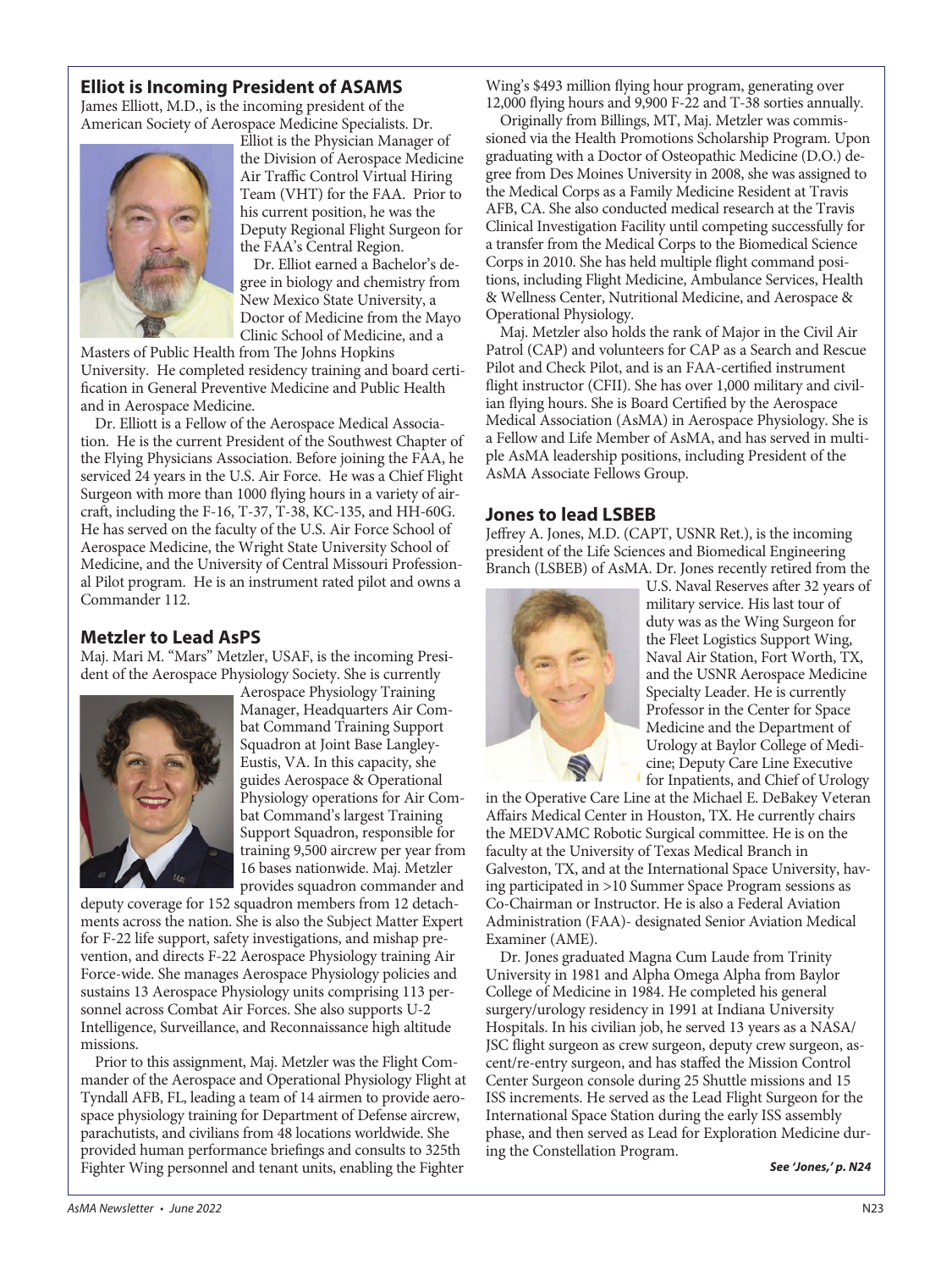#### *From 'Jones,' p. N23*

 Dr. Jones has served with multiple military units with multiple aviation platforms, first as a specialty surgeon and then as both a USN and USAF flight surgeon and Fleet Marine Forces officer, during his 32-year Navy career. He was Executive Officer, Commanding Officer, and Senior Medical Officer in Marine Air Groups 41 and 42, Officer in Charge for the Flight Light Aid Station in Al Asad, Al-Anbar Province, and surgeon at the 399th Combat Support Hospital (CSH) during Operation Iraqi Freedom. He has supported and been a crewmember during expeditions to both the Arctic and Antarctic, including the Haughton Mars Project, to Devon Island, and Operation Deep Freeze to Amundsen Scott South Pole Station.

 Dr. Jones is fellowship-trained & board-certified in Urologic Oncology and in Aerospace Medicine. He is a Fellow of the American College of Surgeons, American College of Preventive Medicine, and the Aerospace Medical Association. He is a member of more than 20 professional organizations. He is immediate Past-President of the Urological Society for American Veterans and serves on the Board of Directors for the Society of Government Service Urologists and the South Central Section of the American Urological Association. Regarding aerospace medicine leadership, Dr. Jones has served on the executive committee/board of governors for the AsMA Space Medicine Branch, Society of Navy Flight Surgeons, and American Society of Aerospace Medicine Specialists, as Vice-President then President of the Society of NASA Flight Surgeons, and on AsMA Council and for the Life Sciences Bioengineering Branch (LSBEB) as Member at Large and LSBEB Representative to AsMA Council.

 In 2000 Dr. Jones received the Julian Ward Memorial Aerospace Medicine Resident of the Year Award and in 2011, he was named the Bruce Jackson Naval Reserve Flight Surgeon of the Year. He has received more than 100 individual awards, including Meritorious Service, Air (combat-V), Commendation, Achievement, Iraqi Campaign, Outstanding Volunteer Leadership from the National Kidney Foundation in 1995, and Outstanding Faculty Teaching Award from BCM/SDU in 2016.

# **MEETINGS CALENDAR**

*Please check the websites of meetings listed to see updates.*

**Calls for Papers - Ongoing:** International Astronautical Federation Global Networking Forum Space Conversations Series, online. Visit

[https://www.iafastro.org/events/iaf-gnf-space-conversa](https://www.iafastro.org/events/iaf-gnf-space-conversations-series/)[tions-series/](https://www.iafastro.org/events/iaf-gnf-space-conversations-series/) for more information.

**HFACS Workshops:** Workshops on the The Human Factors Analysis and Classification System. For more, visit [https://www.enrole.com/erau/jsp/course.jsp?categoryId=](https://www.enrole.com/erau/jsp/course.jsp?categoryId=&courseId=HFAC) [&courseId=HFAC](https://www.enrole.com/erau/jsp/course.jsp?categoryId=&courseId=HFAC) for in-person or [https://www.enrole.](https://www.enrole.com/erau/jsp/course.jsp?categoryId=558570F8&courseId=OHFA) [com/erau/jsp/course.jsp?categoryId=558570F8&courseId](https://www.enrole.com/erau/jsp/course.jsp?categoryId=558570F8&courseId=OHFA) [=OHFA](https://www.enrole.com/erau/jsp/course.jsp?categoryId=558570F8&courseId=OHFA) for online.

**Sept. 28-Oct. 21, 2022**; Advanced Aeromedical Examiners Course; Oslo, Norway. This course is designed to meet EASA's requirements. For more informaton, please [see the flyer](https://www.asma.org/asma/media/AsMA/pdf-meetings/Other%20Meetings/esam_ame-course_sept-2022.pdf) or [visit ESAM](https://esam.aero/esam-activities/press-releases/advanced-aeromedical-examiners-ame-course/285) or the [ESAM Academy.](https://www.esam-academy.aero/component/k2/easa-advanced-course) **Job Fair:** Members---Log on via www.asma.org & click

# **Allen Is Incoming AsHFA President**

Dr. John R. Allen is assigned to NASA Headquarters in Washington, DC, where he serves as the Program Executive for



Crew Health and Safety and for the NASA Human Research Program, overseeing the space medicine and research activities for human space exploration. Dr. Allen received a B.A. in Speech Communication from the University of Maryland. He received a Masters in Audiology/Speech Pathology from The Catholic University of America, and a Ph.D. in Audiology and Bioacoustics from Baylor College of Medi-

cine. He served in the Air Force for 26 years, retiring in 2006 at the rank of Colonel. During his U.S. Air Force (USAF) career, he held clinical and research positions, such as consultant to the USAF Surgeon General in Audiology and Speech Pathology, and commander of the USAF Medical Element, and was detailed to NASA HQ, beginning in 2006.

# **Johansen to Head Society of NASA Flight Surgeons**

Benjamin Johansen, D.O., is the incoming President of the Society of NASA Flight Surgeons. He graduated from the Arizona College of Osteopathic Medicine at Midwestern Uni -



versity and completed Internal Me dicine residency training at Banner University Medical Center and Carl T. Hayden VA in Phoenix, AZ. He went on to complete a second residency in Aerospace Medicine and a Master of Public Health at the University of Texas Medical Branch, Galveston, TX. He is board certified in Internal Medicine and Aerospace Medicine and currently works for NASA as a Flight Surgeon.

Dr. Johansen has supported Expedition 53/54 and Expedition 58/59 as a Deputy Crew Surgeon, providing medical care to NASA astronauts during 6-month missions to the International Space Station. He served as the Program Medical Officer for the NASA Commercial Crew Program leading up to the SpaceX Demo-2 mission marking America's return to human spaceflight from the Florida Space Coast. Following this successful mission, he served as lead Flight Surgeon for the NASA/SpaceX Crew-1 mission marking the first operational crewed flight to the ISS. He continues to provide me dical support for joint SpaceX/NASA missions and is assisting in the development of medical operations for the Artemis program.

 In addition to his NASA duties, Dr. Johansen continues works as a Flight Surgeon in the Air Force Reserves assigned to the 1<sup>st</sup> Air Force Detachment 3 at Patrick Space Force Base, FL. He is a member of the American College of Physicians, Aerospace Medicine Association, Space Medicine Association, and the Society of NASA Flight Surgeons.

on 'Job Fair & Classifieds' in the left-hand column.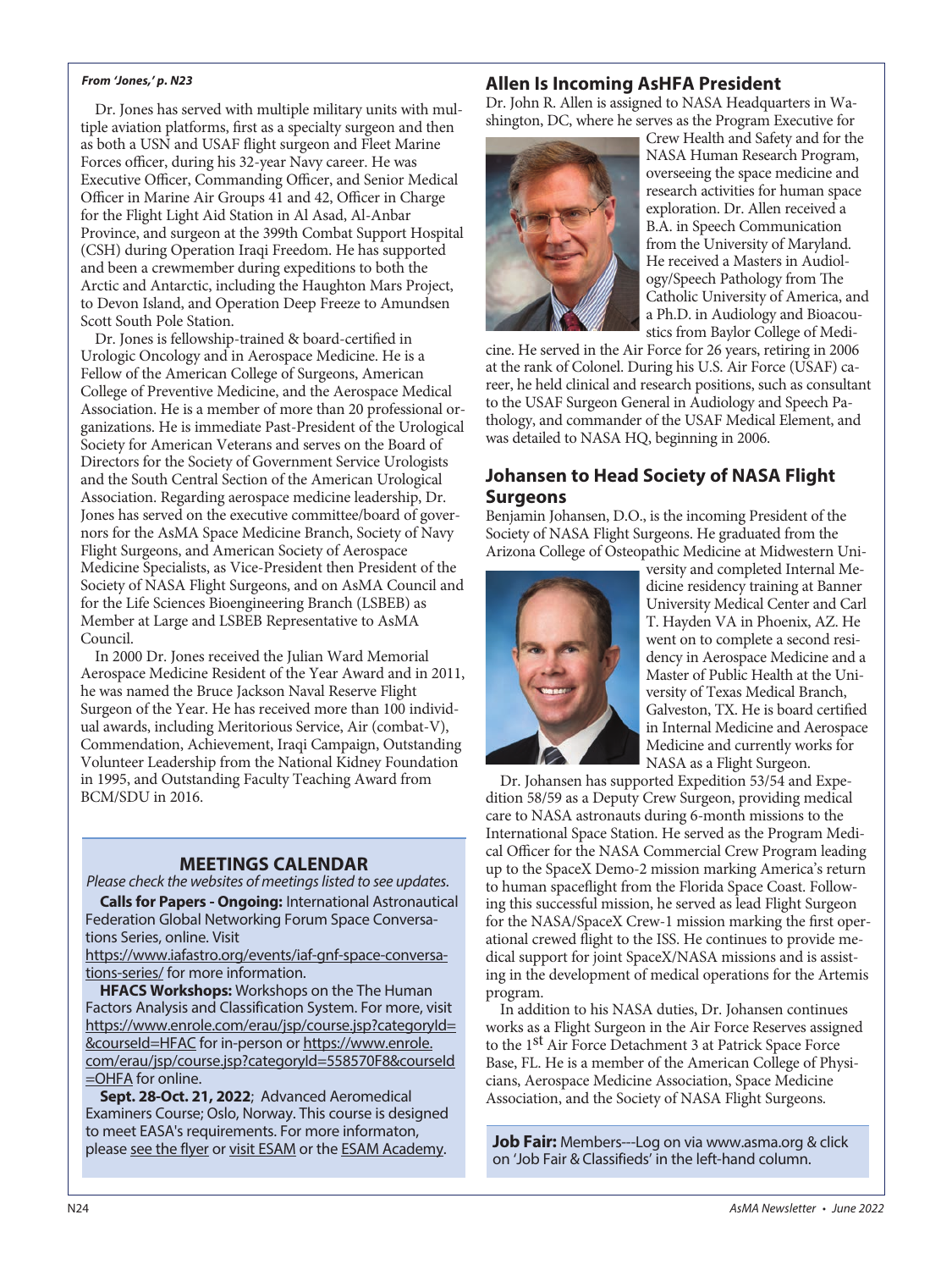# **Garbino to Lead Space Medicine Association**

Alejandro "Alex" Garbino, M.D., Ph.D., is the incoming President of the Space Medicine Association. Dr. Garbino is an



EVA Research Scientist at NASA Johnson Space Center and Attending Physician in Emergency Medicine in Houston, TX. He has extensive experience practicing medicine in challenging environments.

Dr. Garbino's work focuses on the human physical and cognitive challenges associated with working in space suits, including metabolic workloads, thermal stress, prevention of decompression illness, and

managing cognitive load. In the past, he has served as Lead Physiological Monitor on the Red Bull Stratos high altitude jump, leading the logistics for the medical support team and providing field medical support for the subsequent StratEx record-breaking high-altitude jump, and a 2-month medical support and transport rotation in Antarctica. He also completed the NOAA/UHMS Physician Dive Medicine Program and the NOLS Wilderness Medicine course. He is a Fellow of the Aerospace Medicine Association and has served as a Vice President.

 Dr. Garbino obtained a B.S. in Physics with Honors from the University of Houston in 2005. In 2012 he graduated from Baylor College of Medicine with an M.D. and a Ph.D. in Translational Biology. In 2015 he completed his Emergency Medicine Residency at Baylor College of Medicine, where he also served as Chief Resident from 2014 to 2015. In 2017 he completed his Aerospace Medicine Residency at the Uni versity of Texas Medical Branch/NASA Program. During his residency, he completed the U.S. Air Force Flight Surgeon and Critical Care Air Transport training program and rotated aboard the aircraft carrier USS Eisenhower (CVN-69) and with the Navy Experimental Dive Unit. He now lives in Houston, TX, but divides his time between there and Denver, CO. He is licensed to practice in Texas, Colorado, Florida, and California. He also holds Private Pilot, Skydiving, and scuba diver certifications.

# **Incoming SUSAFFS President is Gogate**

Col. Sanjay A. Gogate, USAF, MC, is the new President of the Society of U.S. Air Force Flight Surgeons. He is currently the



Chief of Aerospace Medicine Oper ations and Policy, Office of the Surgeon General, Headquarters Air Force. He leads five branches and 55 personnel in the development and execution of Air Force and Space Force Aerospace Medicine policy, doctrine, and administration. Col. Gogate is the senior advisor to the Air Force Surgeon General, Chief of Staff of the Air Force, Secretary of the Air Force, and

Congress for the Aerospace Medicine Enterprise.

 Col. Gogate earned his Doctor of Osteopathic Medicine from Nova Southeastern University (NSU) in 1999 and after several years of private practice in the civilian sector, he received a direct commission as a Captain in the U.S. Air Force in 2004. As chief flight surgeon, he deployed in support of Operation Iraqi Freedom and numerous joint and special operations missions. Prior to his current position, he served as Commander, 27th Special Operations Medical Group, Can non Air Force Base, NM. Other previous assignments include Commander, 1st Spec Ops Aerospace Squadron, Hurlburt Field, FL, and Chief, Physical Standards Branch, Headquarters Air Education & Training, JBSA-Randolph, TX.

A Fellow of AsMA, Col. Gogate is a member of the American Osteopathic Association, the Florida Osteopathic Medical Association, the American College of Osteopathic Family Physicians (ACOFP), the American College of Occupational & Environmental Medicine, and the Society of USAF Flight Surgeons. He is quadruple board certified in Family Practice, Aerospace Medicine, Occupational & Environmental Medicine, and Lifestyle Medicine. His military decorations include the Legion of Merit, Meritorious Service Medal, Air Medal, Air Force Commendation Medal, Meritorious Unit Award, National Defense Service Medal, Iraq Campaign Medal, and the Global War on Terrorism Expeditionary Medal.

# **New Members**

AsMA welcomes 31 new members in June.

- Beck, George; Salem, MA, United States
- Christensen, Eric; San Antonio, TX, United States
- Clarke, Stuart; Salisbury, Wiltshire, United Kingdom
- Cox, Brennan; Oakwood, OH, United States
- Fonso, Michael; London, United Kingdom
- Fray, Spencer; APO, AE, United States
- Garton, Quaid; Edwards, CO, United States
- Goff, Christopher; Waterlooville, Hampshire, United Kingdom
- Greene, Matthew; Charleston AFB, SC, United States
- Hall, Julianne; Silver Spring, MD, United States
- Issabekov, Galymzhan; Gainesville, FL, United States
- Jaradat, Suzan; Albuquerque, NM, United States
- Jones, Nathan; Springfield, IL, United States
- Kwan, Helen; New Westminster, British Columbia, Canada
- Lowe, Michael; Gulf Breeze, FL, United States
- Magnusson, Johann; Reykjavik, Iceland
- McEttrick, David; Stafford, VA, United States
- Morris, Corey; McMinnville, TN, United States
- Napoli, Nicholas; Charlottesville, VA, United States
- Pafford, Carl; Fishers, IN, United States
- Parker, August; Saint Petersburg, FL, United States
- Possnig, Carmen; Innsbruck, Austria
- Renteria, Miguel; El Paso, TX, United States
- Rowe, Michael; Avon Lake, OH, United States
- Ryan, Alison; Edinburgh, South Australia, Australia
- Schutte, Grant; Dublin, Ireland
- Scott, Trevor; Rockville, MD, United States
- Smith, Kieran; Boulder, CO, United States
- Tabassom, Ayesha; Shreveport, LA, United States *See 'New Members,' p. N26*

# **Future AsMA Annual Scientific Meetings**

May 21-25, 2023; Sheraton New Orleans Hotel, LA May 5-9, 2024; Hyatt Regency Chicago, Chicago, IL June 1-6, 2025; Hyatt Regency Atlanta, Atlanta, GA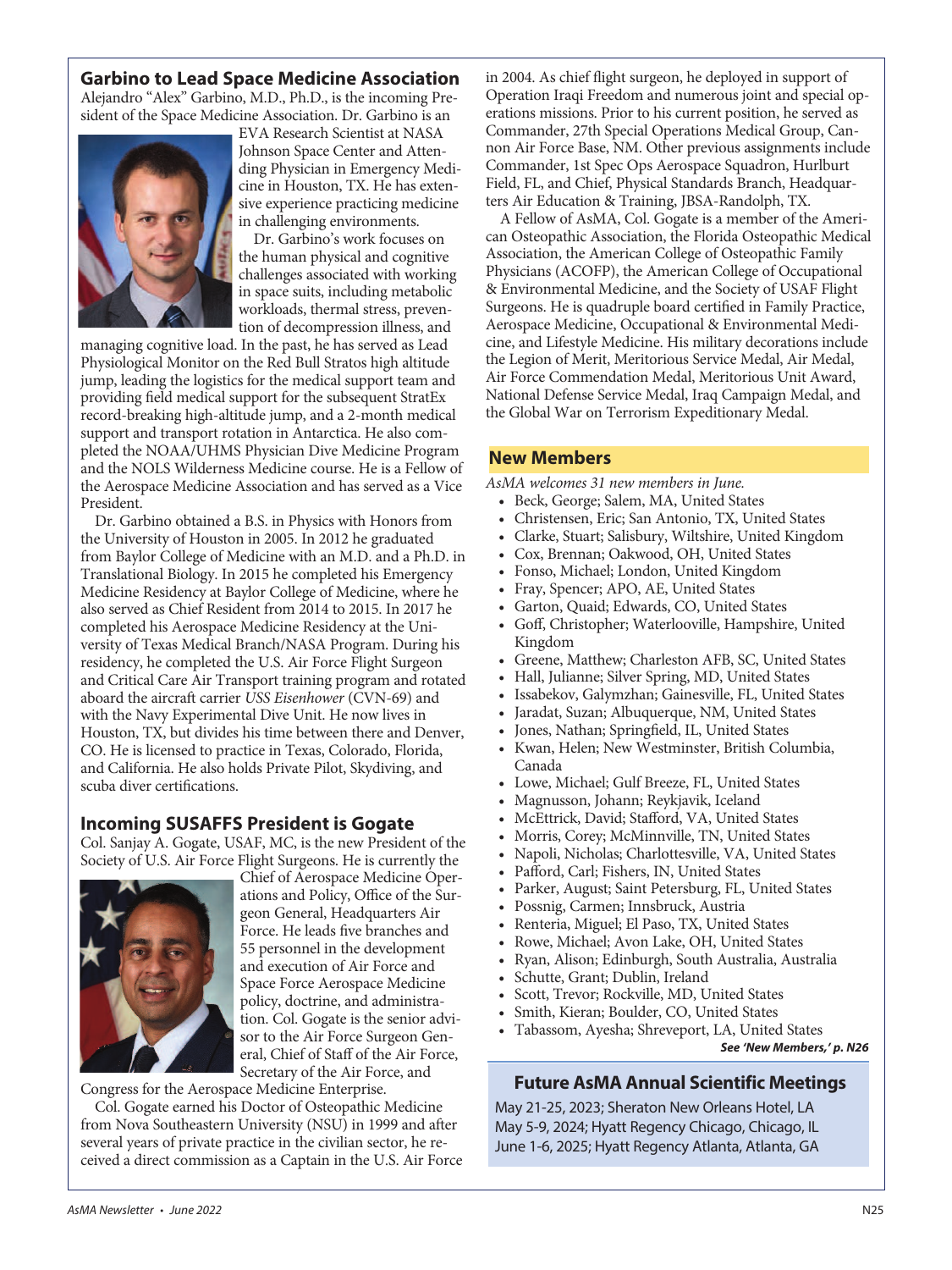- Tinoco, Dayana; Ciudad de Mexico, Mexico
- Yamamoto, Shotaro; Tokorozawa, Japan

#### AsMA welcomes back two members:

- Long, Andrew; Dyess AFB, TX, United States
- Millea, Richard; Preston, Lancashire, United Kingdom

# **Visit Us on Social Media!**

**Twitter:** [https://twitter.com/aero\\_med](https://twitter.com/aero_med)

**FB:** [www.facebook.com/AerospaceMedicalAssociation](https://www.facebook.com/AerospaceMedicalAssociation)

**LinkedIn:** [https://www.linkedin.com/company/](https://www.linkedin.com/company/2718542?trk=tyah&trkInfo=tarId:1404740611720,tas:Aerospace Medical,idx:1-1-1) [2718542?trk=tyah&trkInfo=tarId:1404740611720,tas:](https://www.linkedin.com/company/2718542?trk=tyah&trkInfo=tarId:1404740611720,tas:Aerospace Medical,idx:1-1-1) [Aerospace Medical,idx:1-1-1](https://www.linkedin.com/company/2718542?trk=tyah&trkInfo=tarId:1404740611720,tas:Aerospace Medical,idx:1-1-1)

#### **Read Current News Online!**

Visit the AsMA, Member, & Industry News to see what's new! Members: please check the Job Fair each month; new jobs are posted as we receive them.

# *From 'Corporate News,' p. N20* **FAA News: ATC System Funding**

The U.S. Department of Transportation's Federal Aviation Administration (FAA) has started investing the first \$1 billion of \$5 billion into the country's air traffic control system. The funding—made possible through President Biden's Bipartisan Infrastructure Law—will sustain, repair, or replace hundreds of buildings and pieces of equipment that make flying in the United States the safest in the world.

The FAA controls more than 5 million square miles of airspace in the United States and over 24 million square miles of ocean. The air traffic system includes hundreds of towers at airports and terminal approach control facilities which provide air traffic services to aircraft approaching and leaving busy airspace. It also includes centers handling aircraft at high altitudes. These facilities depend on power systems, navigation and weather equipment, and radar and surveillance systems across the country. The FAA will invest the \$1 billion available in the first year of funding into a variety of projects. The complete list and more on this can be found at [www.faa.gov/bil/air-traffic-facilities.](http://www.faa.gov/bil/air-traffic-facilities)

# **NEWS OF CORPORATE MEMBERS**

# **Medline Partners with Baptist Health**

Medline announced a multi-year prime vendor partnership with Florida-based Baptist Health South Florida. The two organizations will partner to identify new strategies for enhancing data-driven operational and clinical efficiencies. As the system's primary supplier, Medline will exclusively provide an extensive portfolio of essential medical supplies and solutions across the health system's 12 hospitals and more than 200 outpatient centers and physician practices. Known for its industry-leading supply chain operations, Baptist Health South Florida will partner with Medline to optimize supply chain processes by leveraging data and technology to eliminate non-value-added activities and enhance financial and operational performance. As part of the strategic relationship, Baptist Health South Florida will have the ability to integrate key metrics such as item utilization, contract compliance, price accuracy, and spend by product categories through a collaborative analytics-integration process. The two organizations are committed to developing new ways to enhance supply chain operations and patient care through data.

 —Please see [https://newsroom.medline.com/releases/baptist](https://newsroom.medline.com/releases/baptist-health-south-florida-and-medline-partner-to-enhance-data-driven-supply-chain-strategy-and-outcomes)[health-south-florida-and-medline-partner-to-enhance-data](https://newsroom.medline.com/releases/baptist-health-south-florida-and-medline-partner-to-enhance-data-driven-supply-chain-strategy-and-outcomes)[driven-supply-chain-strategy-and-outcomes](https://newsroom.medline.com/releases/baptist-health-south-florida-and-medline-partner-to-enhance-data-driven-supply-chain-strategy-and-outcomes) to read the complete press release.

# **Mayo Clinic Fellow Inspired by Mentor**

As a medical student in Mexico, Paola Suarez-Meade, M.D., wanted a career that included research and clinical work. But among her teachers, the most common career paths involved making a choice: treat patients or study disease. A fascination with stem cells prompted her to seek out a research opportunity in the United States with neurosurgeon Alfredo Quinones-Hinojosa, M.D., who runs the Brain Tumor Stem Cell Laboratory at Mayo Clinic. Observing his work—treating patients with brain cancer while running a lab to uncover

the secrets of devastating tumors like glioblastomas—she realized she could craft a career combining both of her passions. Her path illustrates the important role mentors play in shaping the next generation of clinicians and scientists. Following her research opportunity with Dr. Quinones-Hinojosa, Dr. Suarez-Meade returned to Mexico City for her clinical internship and served as chief intern at Médica Sur Hospital, a Mayo Clinic Care Network member. Now, she is back in Dr. Quinones-Hinojosa's lab, building her research skills as a postdoctoral fellow and studying brain cancer. She is also helping trainees navigate the next steps of their careers in the United States and through Mayo's connection to Medica Sur.

 —Please visit [https://newsnetwork.mayoclinic.org/discussion/](https://newsnetwork.mayoclinic.org/discussion/experience-with-mentors-inspires-mayo-clinic-fellow-to-help-other-medical-trainees/) [experience-with-mentors-inspires-mayo-clinic-fellow-to-help](https://newsnetwork.mayoclinic.org/discussion/experience-with-mentors-inspires-mayo-clinic-fellow-to-help-other-medical-trainees/)[other-medical-trainees/](https://newsnetwork.mayoclinic.org/discussion/experience-with-mentors-inspires-mayo-clinic-fellow-to-help-other-medical-trainees/) to read more.

# **UTMB Opens Two Zen Rooms to Alleviate Stress**

UTMB's League City and Galveston campuses unveiled two new Zen Rooms, which are quiet spaces that promote mindfulness and invite health care workers to de-stress. Nurses and clinical staff struggle with a heavy workload and emotional drain, but they struggled even more through three waves of the COVID-19 pandemic. Across the United States, 54% of clinical staff report feeling burnt out. That leads to a high risk of medical error or staff quitting their jobs. The Zen Room is a safe space for nurses to decompress and to gather themselves. Space was found for the League City Zen Room on the second floor in one of the hospital's medical surgical units. The dedicated room is quiet with dim lights and soothing blue walls. Aromatherapy, a sound machine, yoga mats, and a massage chair provide relaxation. A massive, blank coloring book page offers another mindfulness option. The 6-ft by 7-ft abstract image invites doodling, coloring, and a few *See 'Corporate News,' p. N27*